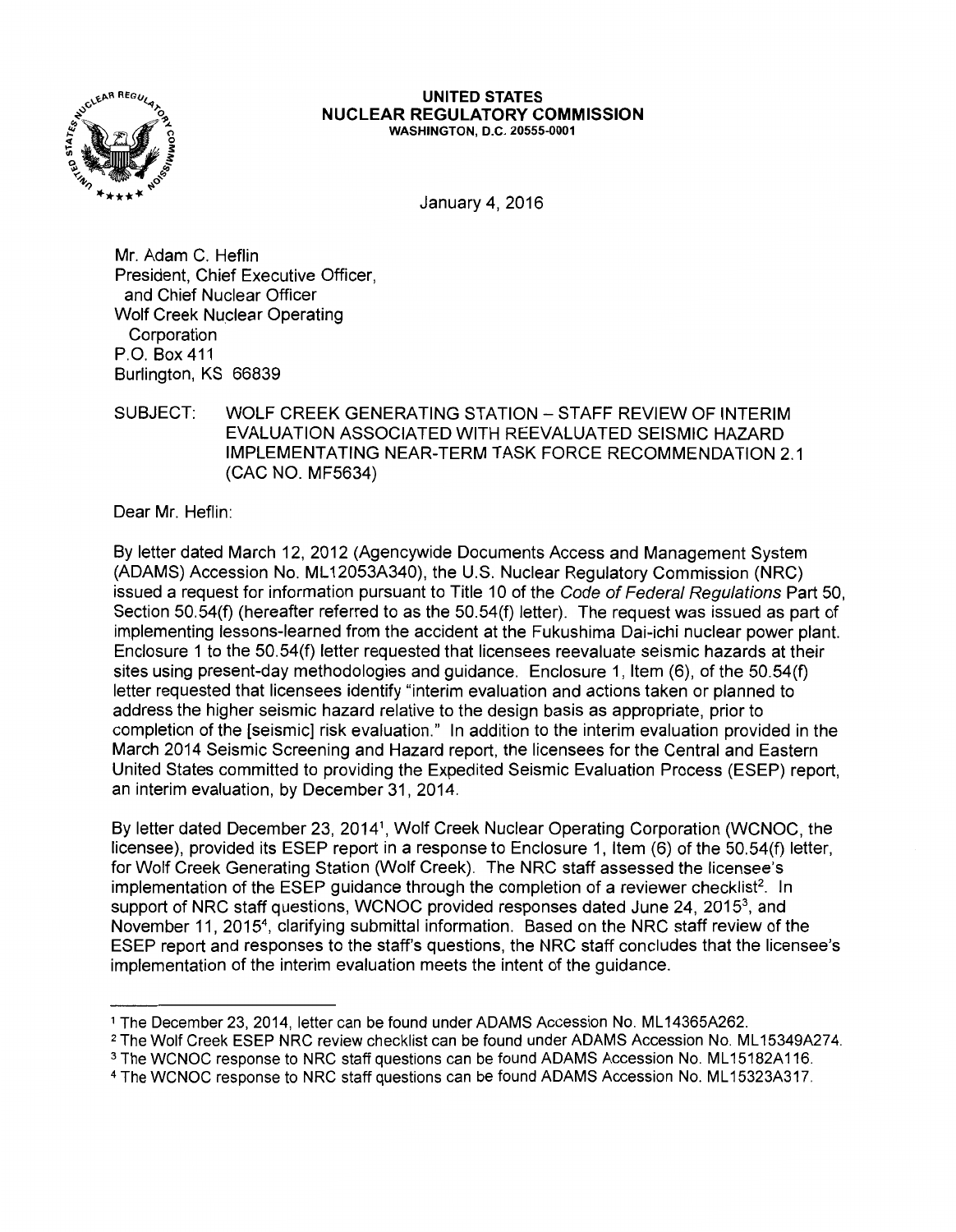## A.Heflin - 2 -

The NRC staff concludes that, through the implementation of the ESEP guidance, the licensee identified and evaluated the seismic capacity of certain key installed mitigating strategies equipment that is used for core cooling and containment functions to cope with scenarios that involve a loss of all alternating current power and loss of access to the ultimate heat sink to withstand a seismic event 1.47 times the safe shutdown earthquake for Wolf Creeek. The licensee's ESEP assessment provides additional assurance which supports continued plant safety while the longer-term seismic evaluation is completed to support regulatory decision making. The NRC staff concludes that the licensee responded appropriately to Enclosure 1, Item (6) of the 50.54(f) letter. Application of this review is limited to the interim evaluation as part of the Recommendation 2.1 Seismic review.

The NRC staff notes that regulatory commitments are listed in Section 8.4 of the ESEP report, as updated in Attachments 1 and 2 of the November 11, 2015, letter, including a walkdown of inaccessible items, perform High Confidence Low Probability of Failure table updates, report any required modifications with proposed completion dates and provide a letter with this supplemental information no later than 60 days following completion of Refueling Outage 21, fall 2016.

If you have any questions, please contact me at (301) 415-1115 or via e-mail at Nicholas. DiFrancesco@nrc.gov.

Sincerely,

Nicholas DiFrancesco, Senior Project Manager Hazards Management Branch Japan Lessons-Learned Division Office of Nuclear Reactor Regulation

Docket No. 50-482

cc: Distribution via Listserv